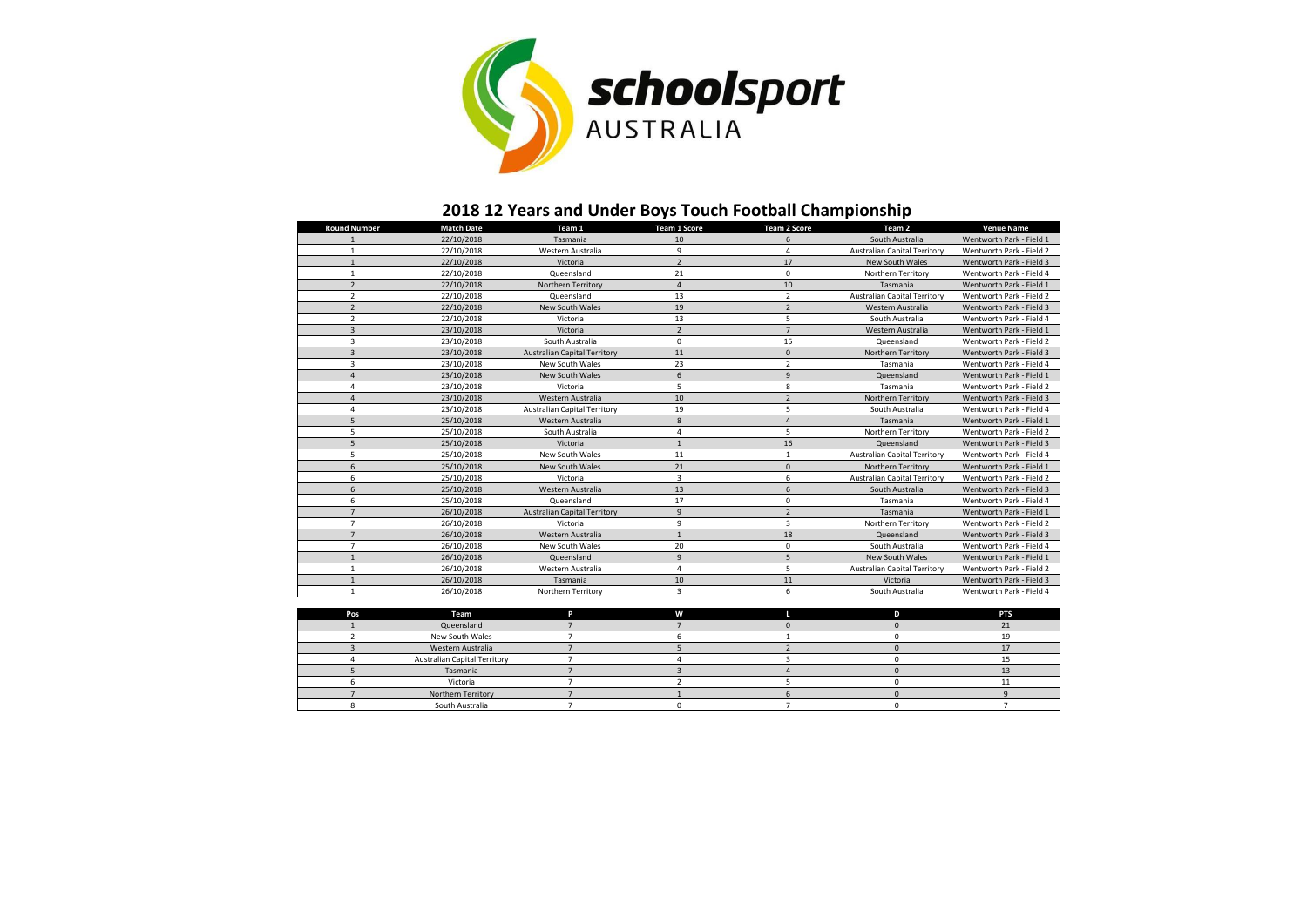

## **2018 12 Years and Under Girls Touch Football Championship**

| <b>Round Number</b>      | <b>Match Date</b> | Team 1                              | <b>Team 1 Score</b>     | <b>Team 2 Score</b> | Team <sub>2</sub>                   | <b>Venue Name</b>        |
|--------------------------|-------------------|-------------------------------------|-------------------------|---------------------|-------------------------------------|--------------------------|
|                          | 22/10/2018        | Tasmania                            |                         | $\overline{a}$      | South Australia                     | Wentworth Park - Field 1 |
|                          | 22/10/2018        | Western Australia                   | 5                       | 9                   | <b>Australian Capital Territory</b> | Wentworth Park - Field 2 |
| $\mathbf{1}$             | 22/10/2018        | Victoria                            | $\Omega$                | 19                  | <b>New South Wales</b>              | Wentworth Park - Field 3 |
| $\mathbf{1}$             | 22/10/2018        | Queensland                          | 23                      | $\mathbf 0$         | Northern Territory                  | Wentworth Park - Field 4 |
| $\overline{2}$           | 22/10/2018        | Northern Territory                  | $\overline{4}$          | $\overline{3}$      | Tasmania                            | Wentworth Park - Field 1 |
| $\overline{\phantom{a}}$ | 22/10/2018        | Queensland                          | 20                      | $\mathbf{1}$        | <b>Australian Capital Territory</b> | Wentworth Park - Field 2 |
| $\overline{2}$           | 22/10/2018        | <b>New South Wales</b>              | 13                      | $\mathbf{1}$        | Western Australia                   | Wentworth Park - Field 3 |
| $\overline{2}$           | 22/10/2018        | Victoria                            | $\mathcal{P}$           | $\overline{a}$      | South Australia                     | Wentworth Park - Field 4 |
| $\overline{3}$           | 23/10/2018        | Victoria                            | $\overline{3}$          | $\overline{3}$      | Western Australia                   | Wentworth Park - Field 1 |
| 3                        | 23/10/2018        | South Australia                     | $\Omega$                | 17                  | Queensland                          | Wentworth Park - Field 2 |
| $\overline{3}$           | 23/10/2018        | <b>Australian Capital Territory</b> | $\overline{9}$          | $\mathbf{1}$        | Northern Territory                  | Wentworth Park - Field 3 |
| 3                        | 23/10/2018        | New South Wales                     | 21                      | $\mathbf 0$         | Tasmania                            | Wentworth Park - Field 4 |
| 4                        | 23/10/2018        | New South Wales                     | $\mathbf{0}$            | 11                  | Queensland                          | Wentworth Park - Field 1 |
| Δ                        | 23/10/2018        | Victoria                            | 8                       | $\overline{2}$      | Tasmania                            | Wentworth Park - Field 2 |
| $\Delta$                 | 23/10/2018        | Western Australia                   |                         | $\mathbf{1}$        | Northern Territory                  | Wentworth Park - Field 3 |
| Δ                        | 23/10/2018        | <b>Australian Capital Territory</b> | q                       | $\mathbf 0$         | South Australia                     | Wentworth Park - Field 4 |
| 5                        | 25/10/2018        | Western Australia                   | 6                       | $\overline{2}$      | Tasmania                            | Wentworth Park - Field 1 |
| 5                        | 25/10/2018        | South Australia                     | $\overline{\mathbf{3}}$ | $\mathbf 0$         | Northern Territory                  | Wentworth Park - Field 2 |
| 5                        | 25/10/2018        | Victoria                            | $\mathbf{0}$            | 23                  | Queensland                          | Wentworth Park - Field 3 |
| 5                        | 25/10/2018        | New South Wales                     | 5                       | $\overline{4}$      | <b>Australian Capital Territory</b> | Wentworth Park - Field 4 |
| 6                        | 25/10/2018        | <b>New South Wales</b>              | 12                      | $\mathbf 0$         | <b>Northern Territory</b>           | Wentworth Park - Field 1 |
| 6                        | 25/10/2018        | Victoria                            | $\mathbf{1}$            | 8                   | <b>Australian Capital Territory</b> | Wentworth Park - Field 2 |
| 6                        | 25/10/2018        | Western Australia                   | $\overline{7}$          | $\mathbf{1}$        | South Australia                     | Wentworth Park - Field 3 |
| 6                        | 25/10/2018        | Queensland                          | 22                      | $\mathbf 0$         | Tasmania                            | Wentworth Park - Field 4 |
| $\overline{7}$           | 26/10/2018        | <b>Australian Capital Territory</b> | 13                      | $\mathbf{0}$        | Tasmania                            | Wentworth Park - Field 1 |
| $\overline{7}$           | 26/10/2018        | Victoria                            | 4                       | 0                   | Northern Territory                  | Wentworth Park - Field 2 |
| $\overline{7}$           | 26/10/2018        | Western Australia                   | $\mathbf{1}$            | 21                  | Queensland                          | Wentworth Park - Field 3 |
| $\overline{7}$           | 26/10/2018        | <b>New South Wales</b>              | 13                      | $\mathbf 0$         | South Australia                     | Wentworth Park - Field 4 |
| $\mathbf{1}$             | 26/10/2018        | Queensland                          | 11                      | $\overline{3}$      | <b>New South Wales</b>              | Wentworth Park - Field 1 |
| 1                        | 26/10/2018        | <b>Australian Capital Territory</b> | $\overline{3}$          | $\overline{2}$      | Western Australia                   | Wentworth Park - Field 2 |
|                          | 26/10/2018        | South Australia                     |                         | $\overline{2}$      | Victoria                            | Wentworth Park - Field 3 |
| 1                        | 26/10/2018        | Northern Territory                  | $\mathbf{1}$            | $\pmb{0}$           | Tasmania                            | Wentworth Park - Field 4 |

| Pos | Team                                | n | W | n | <b>PTS</b> |
|-----|-------------------------------------|---|---|---|------------|
|     | Queensland                          |   |   |   |            |
|     | New South Wales                     |   |   |   |            |
|     | <b>Australian Capital Territory</b> |   |   |   |            |
|     | Western Australia                   |   |   |   |            |
|     | South Australia                     |   |   |   |            |
|     | Victoria                            |   |   |   |            |
|     | Northern Territory                  |   |   |   |            |
|     | Tasmania                            |   |   |   |            |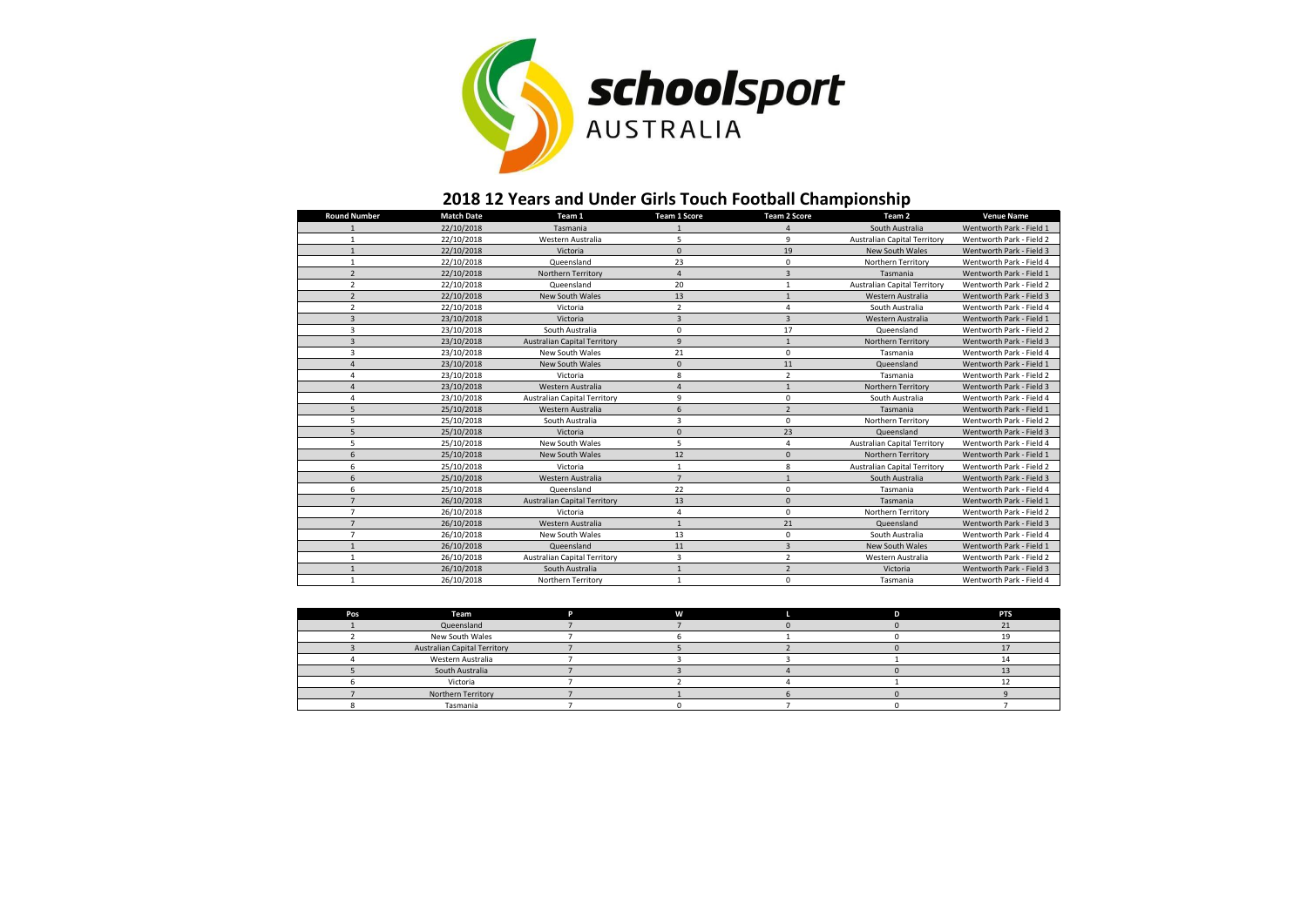

## **2018 15 Years and Under Boys Touch Football Championship**

| <b>Round Number</b> | <b>Match Date</b> | Team 1                              | <b>Team 1 Score</b> | <b>Team 2 Score</b> | Team <sub>2</sub>                   | <b>Venue Name</b>        |
|---------------------|-------------------|-------------------------------------|---------------------|---------------------|-------------------------------------|--------------------------|
|                     | 25/10/2018        | Queensland                          | 23                  |                     | Victoria                            | Wentworth Park - Field 1 |
|                     | 25/10/2018        | New South Wales                     | $\overline{7}$      | 3                   | Western Australia                   | Wentworth Park - Field 2 |
| $\mathbf{1}$        | 25/10/2018        | <b>Australian Capital Territory</b> | $\mathbf{q}$        | $\mathbf{1}$        | South Australia                     | Wentworth Park - Field 3 |
| $\mathbf{1}$        | 25/10/2018        | Northern Territory                  | 10                  | $\overline{7}$      | Tasmania                            | Wentworth Park - Field 4 |
| $\overline{2}$      | 26/10/2018        | Queensland                          | 13                  | 5                   | New South Wales                     | Wentworth Park - Field 1 |
| $\overline{2}$      | 26/10/2018        | Victoria                            | 6                   | 10                  | Western Australia                   | Wentworth Park - Field 2 |
| $\overline{2}$      | 26/10/2018        | <b>Australian Capital Territory</b> | $\overline{4}$      | 3                   | Northern Territory                  | Wentworth Park - Field 2 |
| $\overline{2}$      | 26/10/2018        | South Australia                     | $\overline{7}$      | 6                   | Tasmania                            | Wentworth Park - Field 4 |
| $\mathbf{1}$        | 22/10/2018        | Tasmania                            | 6                   | $\overline{a}$      | South Australia                     | Wentworth Park - Field 1 |
| $\mathbf{1}$        | 22/10/2018        | Western Australia                   | 11                  | $\overline{2}$      | <b>Australian Capital Territory</b> | Wentworth Park - Field 2 |
| $\mathbf{1}$        | 22/10/2018        | Victoria                            | $\mathbf{1}$        | 14                  | New South Wales                     | Wentworth Park - Field 3 |
| $\mathbf{1}$        | 22/10/2018        | Queensland                          | 24                  | $\mathbf{1}$        | Northern Territory                  | Wentworth Park - Field 4 |
| $\overline{2}$      | 22/10/2018        | Tasmania                            | $\overline{4}$      | $\overline{7}$      | Northern Territory                  | Wentworth Park - Field 1 |
| $\overline{2}$      | 22/10/2018        | Queensland                          | 22                  | $\overline{2}$      | <b>Australian Capital Territory</b> | Wentworth Park - Field 2 |
| $\overline{2}$      | 22/10/2018        | New South Wales                     | 9                   | $\overline{4}$      | Western Australia                   | Wentworth Park - Field 3 |
| $\overline{2}$      | 22/10/2018        | Victoria                            | 14                  | 4                   | South Australia                     | Wentworth Park - Field 4 |
| 3                   | 23/10/2018        | Victoria                            | 5                   | 13                  | Western Australia                   | Wentworth Park - Field 1 |
| $\overline{3}$      | 23/10/2018        | South Australia                     | $\mathbf 0$         | 27                  | Queensland                          | Wentworth Park - Field 2 |
| $\overline{3}$      | 23/10/2018        | <b>Australian Capital Territory</b> | 9                   | $\overline{2}$      | Northern Territory                  | Wentworth Park - Field 3 |
| 3                   | 23/10/2018        | <b>New South Wales</b>              | 18                  | $\mathbf{1}$        | Tasmania                            | Wentworth Park - Field 4 |
| $\overline{4}$      | 23/10/2018        | New South Wales                     | 1                   | 11                  | Queensland                          | Wentworth Park - Field 1 |
| 4                   | 23/10/2018        | Victoria                            | 12                  | $\overline{4}$      | Tasmania                            | Wentworth Park - Field 2 |
| $\overline{4}$      | 23/10/2018        | Western Australia                   | 10                  | $\overline{2}$      | Northern Territory                  | Wentworth Park - Field 3 |
| 4                   | 23/10/2018        | <b>Australian Capital Territory</b> | $11\,$              | $\overline{4}$      | South Australia                     | Wentworth Park - Field 4 |
| 5                   | 23/10/2018        | Western Australia                   | 17                  | 3                   | Tasmania                            | Wentworth Park - Field 1 |
| 5                   | 23/10/2018        | South Australia                     | 6                   | 11                  | Northern Territory                  | Wentworth Park - Field 2 |
| 5                   | 23/10/2018        | Victoria                            | $\mathbf{1}$        | 23                  | Queensland                          | Wentworth Park - Field 3 |
| 5                   | 23/10/2018        | New South Wales                     | 15                  | $\mathbf{1}$        | <b>Australian Capital Territory</b> | Wentworth Park - Field 4 |
| 6                   | 25/10/2018        | <b>New South Wales</b>              | 14                  | $\mathbf{0}$        | Northern Territory                  | Wentworth Park - Field 1 |
| 6                   | 25/10/2018        | Victoria                            | $\overline{7}$      | 5                   | <b>Australian Capital Territory</b> | Wentworth Park - Field 2 |
| 6                   | 25/10/2018        | Western Australia                   | 24                  | $\mathbf{0}$        | South Australia                     | Wentworth Park - Field 3 |
| 6                   | 25/10/2018        | Queensland                          | 17                  | $\mathbf{1}$        | Tasmania                            | Wentworth Park - Field 4 |
| $\overline{7}$      | 25/10/2018        | New South Wales                     | 23                  | $\mathbf{1}$        | South Australia                     | Wentworth Park - Field 1 |
| $\overline{7}$      | 25/10/2018        | Western Australia                   | $\overline{2}$      | 12                  | Queensland                          | Wentworth Park - Field 2 |
| $\overline{7}$      | 25/10/2018        | Victoria                            | $11\,$              | $\overline{3}$      | Northern Territory                  | Wentworth Park - Field 3 |
| $\overline{7}$      | 25/10/2018        | Tasmania                            | $\overline{3}$      | 4                   |                                     | Wentworth Park - Field 4 |
|                     |                   |                                     |                     |                     |                                     |                          |
| Pos                 | Team              | P                                   | W                   |                     | D                                   | <b>PTS</b>               |
|                     | Queensland        | $\overline{z}$                      | $\overline{z}$      | $\Omega$            | $\Omega$                            | 21                       |

| <b>FUD</b> | $-$                                 |  |  | . |
|------------|-------------------------------------|--|--|---|
|            | Queensland                          |  |  |   |
|            | New South Wales                     |  |  |   |
|            | Western Australia                   |  |  |   |
|            | Victoria                            |  |  |   |
|            | <b>Australian Capital Territory</b> |  |  |   |
|            | Northern Territory                  |  |  |   |
|            | Tasmania                            |  |  |   |
|            | South Australia                     |  |  |   |
|            |                                     |  |  |   |